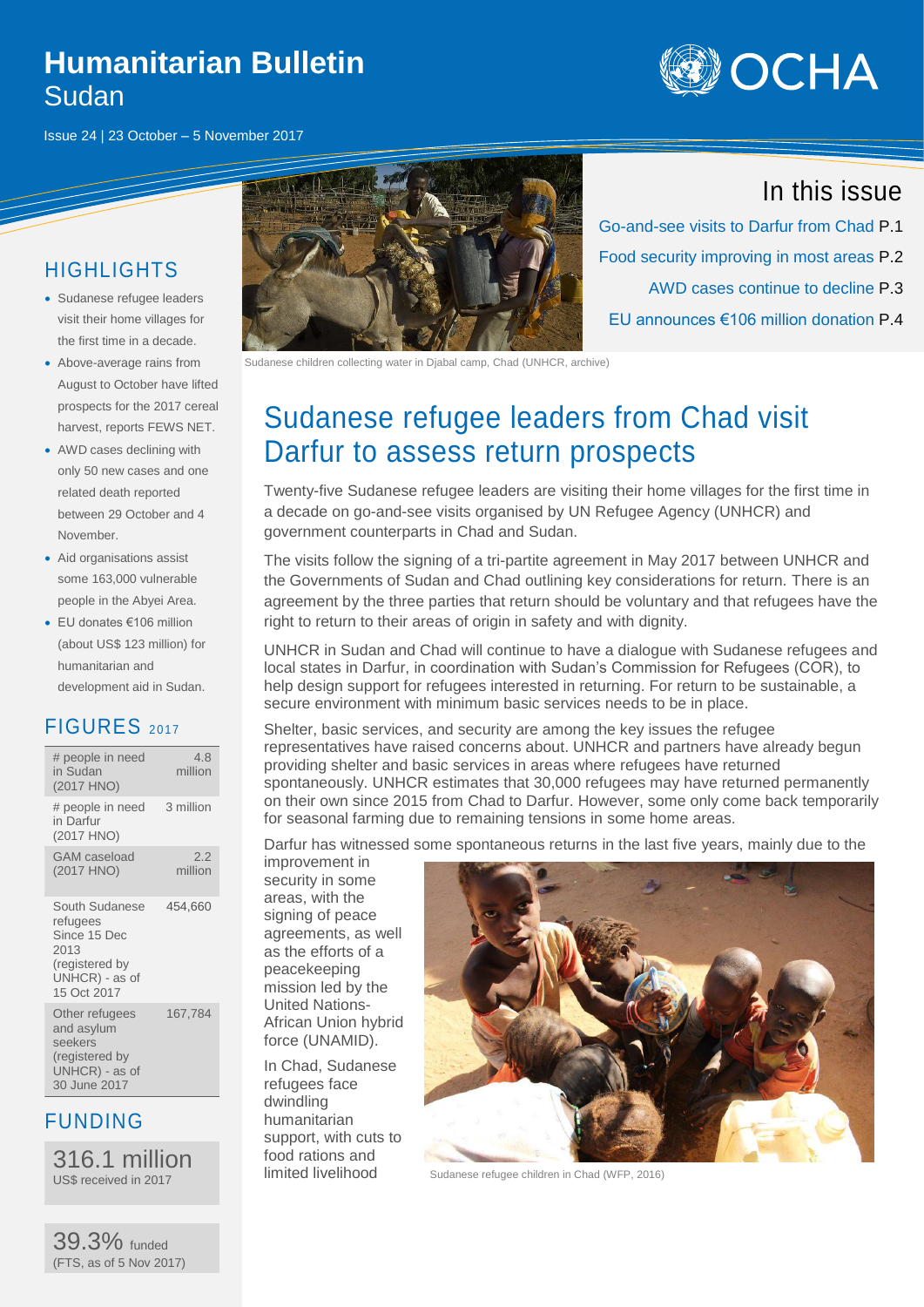*Over 300,000 Sudanese refugees remain in Chad, according to UNHCR*

opportunities and access to land, according to the refugees on the go-and-visit. There are also concerns about the language of instruction for their children's education. Over 300,000 Sudanese refugees remain in Chad, according to UNHCR.

## Food security in most areas is improving with average prospects for 2017 cereal crops

The food security situation in most areas of Sudan is improving to Minimal (IPC Phase 1) and Stressed (IPC Phase 2) levels mainly due to the October harvest, seasonal improvement in livestock productivity and increased incomes from seasonal labour, according to the latest FEWS NET [Sudan Food Security Outlook Report for October](https://reliefweb.int/sites/reliefweb.int/files/resources/SD_OL_2017.10_final.pdf)  [2017.](https://reliefweb.int/sites/reliefweb.int/files/resources/SD_OL_2017.10_final.pdf)

However, very poor seasonal progress in pastoral and agro-pastoral areas of Kassala, northern Gedaref, and parts of North Darfur states are leading to Crisis (IPC Phase 3) levels of food security and people will need humanitarian assistance between now and mid-2018, the report states.

In the Jebel Marra area of Darfur and areas controlled by the Sudan People's Liberation Movement – North (SPLM-N) access to food is improving among internally displaced persons (IDPs) and poor households, according to FEWS NET. However, restrictions on access to land, limited agricultural labour opportunities and continued low asset holdings, as a result of conflict, continue to limit household productive capacity. Households in these areas will

continue to require humanitarian assistance through May 2018.

Overall, rains have performed very well over most parts of the country and national harvest prospects are near average. However, severe mid-season dry spells and well below-average seasonal rainfall resulted in significantly reduced area planted in Kassala and northern Gedaref states. Moreover, poor rainfall in these areas and in parts of North Darfur led to very poor regeneration of pasture and water sources for livestock, according to FEWS **NFT.** 



**Projected food security outcomes (Nov 2017 – Jan 2018)**

*Above-average rains from August to October have lifted prospects for the 2017 cereal harvest, according to FEWS NET*

#### Source: FEWS NET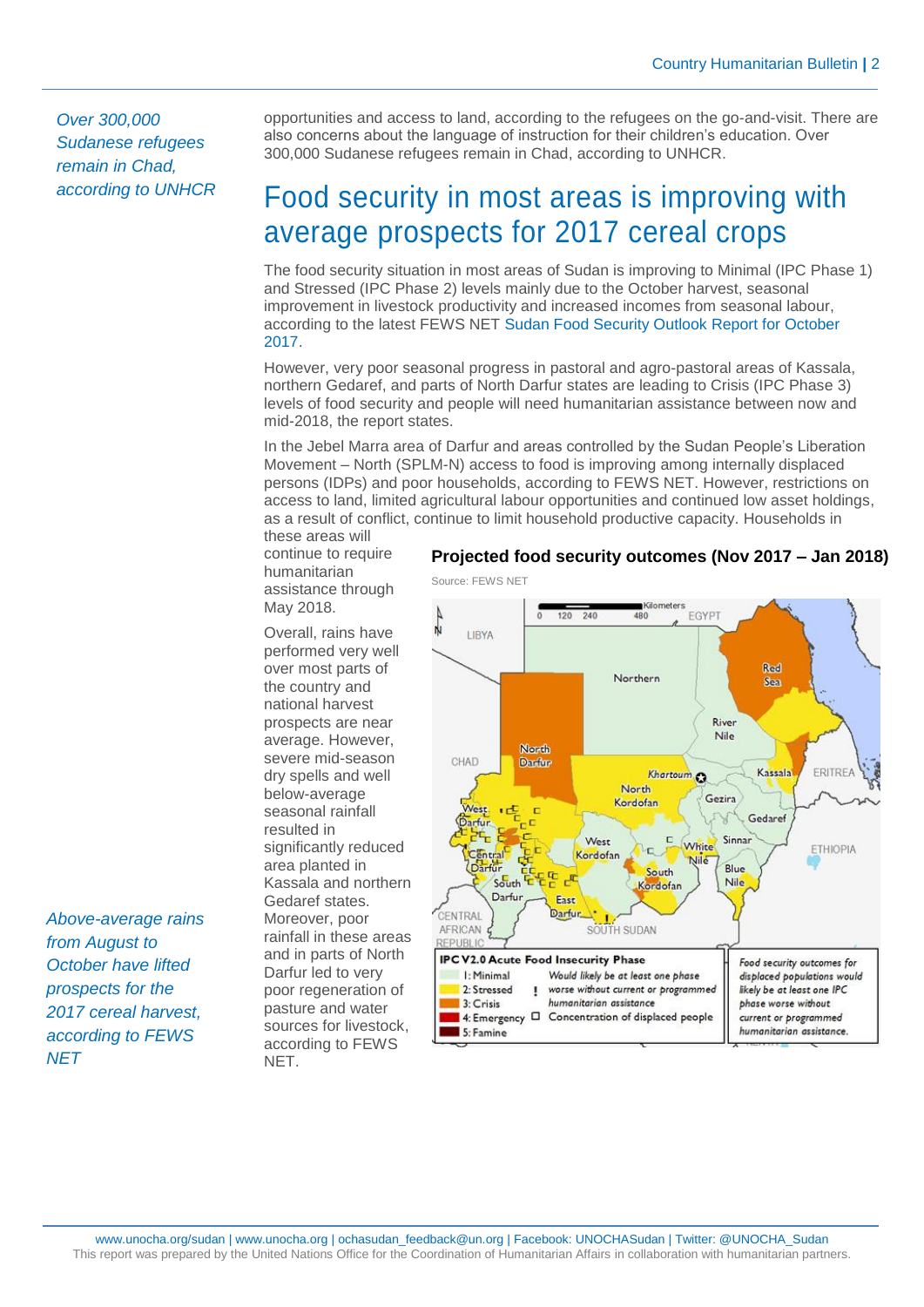### AWD cases continue to decline across the country

*Currently only three out of the 18 affected states report active AWD case transmissions*

According to the latest report from the Federal Ministry of Health (FMoH) and the World Health Organization (WHO) Acute Watery Diarrhoea (AWD) cases remain low during the period from 29 October to 4 November, with only 50 new cases and one related death reported. The trend of case fatality rate (CFR) has drastically declined from average 30 deaths per week to less than two in the last three to four weeks. Currently, only three out of the 18 affected states report active case transmissions.

The FMoH continues to lead active scale-up of interventions, however, to eliminate the spread of AWD completely, response will continue until no new cases are reported over four consecutive weeks nationwide. Response will include capacity building for health staff; case management; provision of medicine and medical supplies; water quality control; vector control; and hygiene promotion.

# Significant humanitarian needs continue to be reported in the Abyei Area

Limited or absent basic services coupled with the influx of people from South Sudan and returnees who had left at the onset of the Abyei crisis have resulted in continued significant humanitarian needs in the Abyei Area, according to the latest [report of the Secretary-](https://reliefweb.int/sites/reliefweb.int/files/resources/N1731989.pdf)[General on the Situation](https://reliefweb.int/sites/reliefweb.int/files/resources/N1731989.pdf)  [in Abyei](https://reliefweb.int/sites/reliefweb.int/files/resources/N1731989.pdf) issued on 17 October 2017.

Humanitarian organisations working in the area continue to provide humanitarian and recovery assistance



A South Sudanese man newly arrived in Diffra village, Abyei Area (OCHA/Fazli, 2017)

to 163,000 vulnerable people in the area including people displaced from neighbouring South Sudan and seasonal nomads. Since August 2017, an estimated 7,500 people displaced by conflict in South Sudan have transited through the Abyei Area on their way to Sudan. In addition, there were reports of new arrivals from South Sudan who had sought refuge in Abyei, however, exact numbers remain unverified owing to impassable roads during the ongoing rainy season.

In advance of this year's rainy season aid organisations stored food supplies in warehouses in different locations across the Abyei area. As a result, about 100,000 vulnerable people received food assistance, mainly through food for assets, food for education and general food distributions for those displaced from South Sudan. Food assistance was provided to the 27 primary schools in the central and southern parts of the Abyei Area, including Abyei town, reaching 21,700 schoolchildren.

There are 13 health facilities throughout the Abyei Area that operate with support from the humanitarian community. In addition, awareness-raising and capacity-building activities were carried out, including on-the-job training for clinical staff, training of elementary health-service personnel and the holding of health awareness sessions. A targeted supplementary feeding programme continued to assist 4,300 children under five years and pregnant and lactating women.

*Aid organisations assist some163,000 vulnerable people including people displaced from neighbouring South Sudan and seasonal nomads—in the Abyei Area*